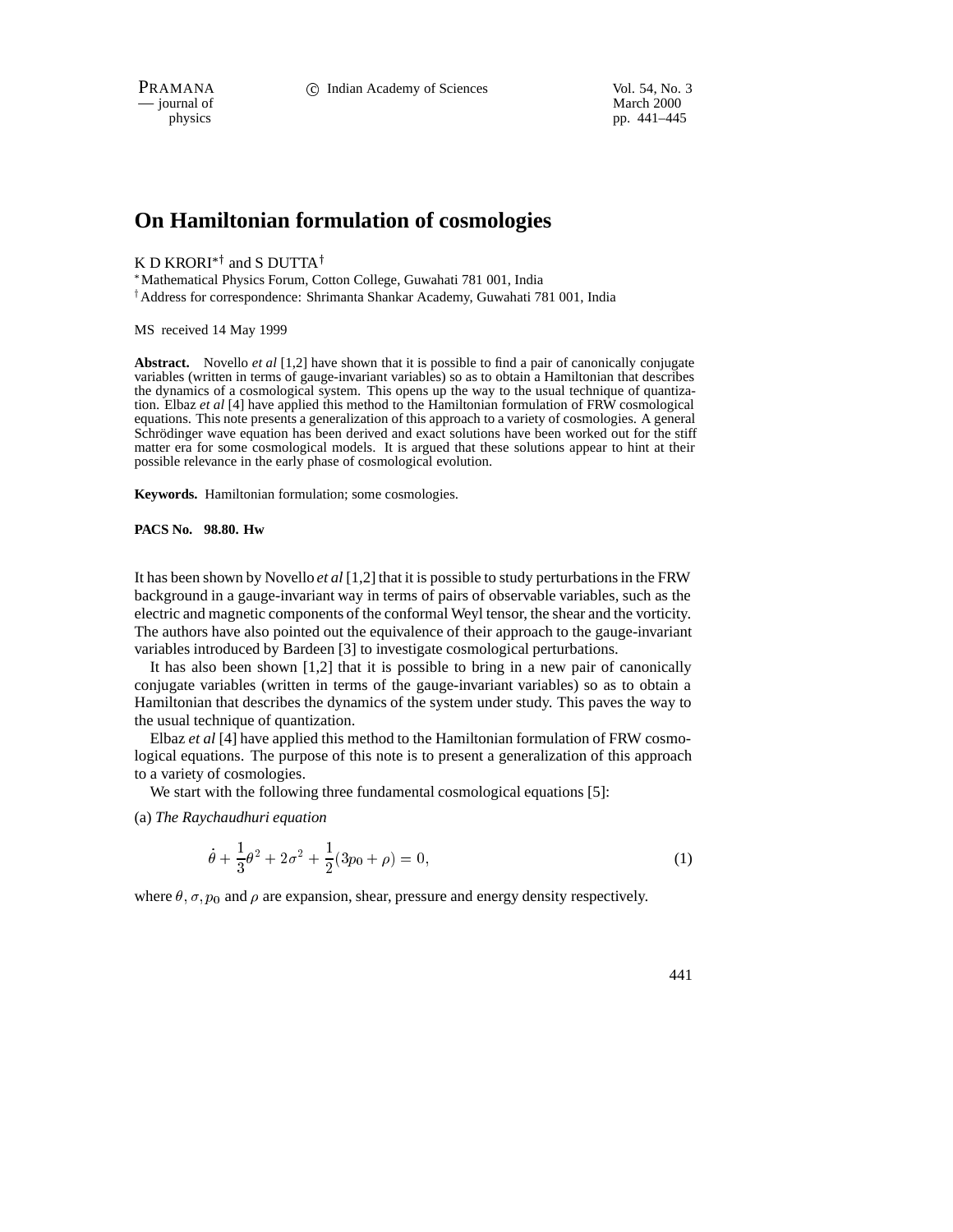(b) *The generalized Friedmann equation*

$$
\frac{1}{3}\theta^2 = \rho + \sigma^2 - \frac{1}{2}P,
$$
\n(2)

where  $P$  is the scalar curvature of the homogeneous hypersurfaces which is always negative except in Bianchi IX.

(c) *The conservation equation*

 $\sim 10^7$ 

$$
\dot{\rho} + \theta(p_0 + \rho) = 0. \tag{3}
$$

In view of the arbitrariness in the above three equations, we adopt the following relations:

$$
p_0 = (\gamma - 1)\rho,
$$
  
\n
$$
P = 2\mu\sigma^2,
$$
\n(4)

where we call  $\mu$  curvature parameter such that we have the Bianchi I and FRW models for  $\mu \to 0$  and  $\mu \to -\infty$  respectively.  $\gamma$  has the values  $1 \le \gamma \le 2$ .

Using (4) and (5) in  $(1)$ –(3) respectively we obtain

$$
\theta + A\theta^2 + B\rho = 0,\t\t(5)
$$

with

$$
A = \frac{3 - \mu}{3(1 - \mu)} \quad \text{and} \quad B = \frac{1}{2} \left[ \frac{(1 - \mu)(3\gamma - 2) - 4}{(1 - \mu)} \right],
$$
  

$$
\frac{1}{3}\theta^2 = \rho + (1 - \mu)\sigma^2,
$$
 (7)

$$
\dot{\rho} + \gamma \theta \rho = 0. \tag{8}
$$

Now, we write the Hamiltonian, <sup>H</sup>, of the system in terms of a pair of canonically conjugate variables  $p$  and  $q$  as follows:

$$
H = \frac{1}{2}p^2 + Cq^m,
$$
\n(9)

where  $C$  and  $m$  are constants.  $p$  and  $q$  are defined [4] by

$$
p = a\theta^{\alpha}\rho^{\beta},\tag{10}
$$

$$
q = b\rho^{\nu} \tag{11}
$$

and the Hamilton equations are

$$
\dot{q} = \frac{\partial H}{\partial p}, \quad \dot{p} = -\frac{\partial H}{\partial q}.
$$
\n(12)

Now, from  $(6)$ – $(12)$  we obtain

## 442 *Pramana – J. Phys.,* **Vol. 54, No. 3, March 2000**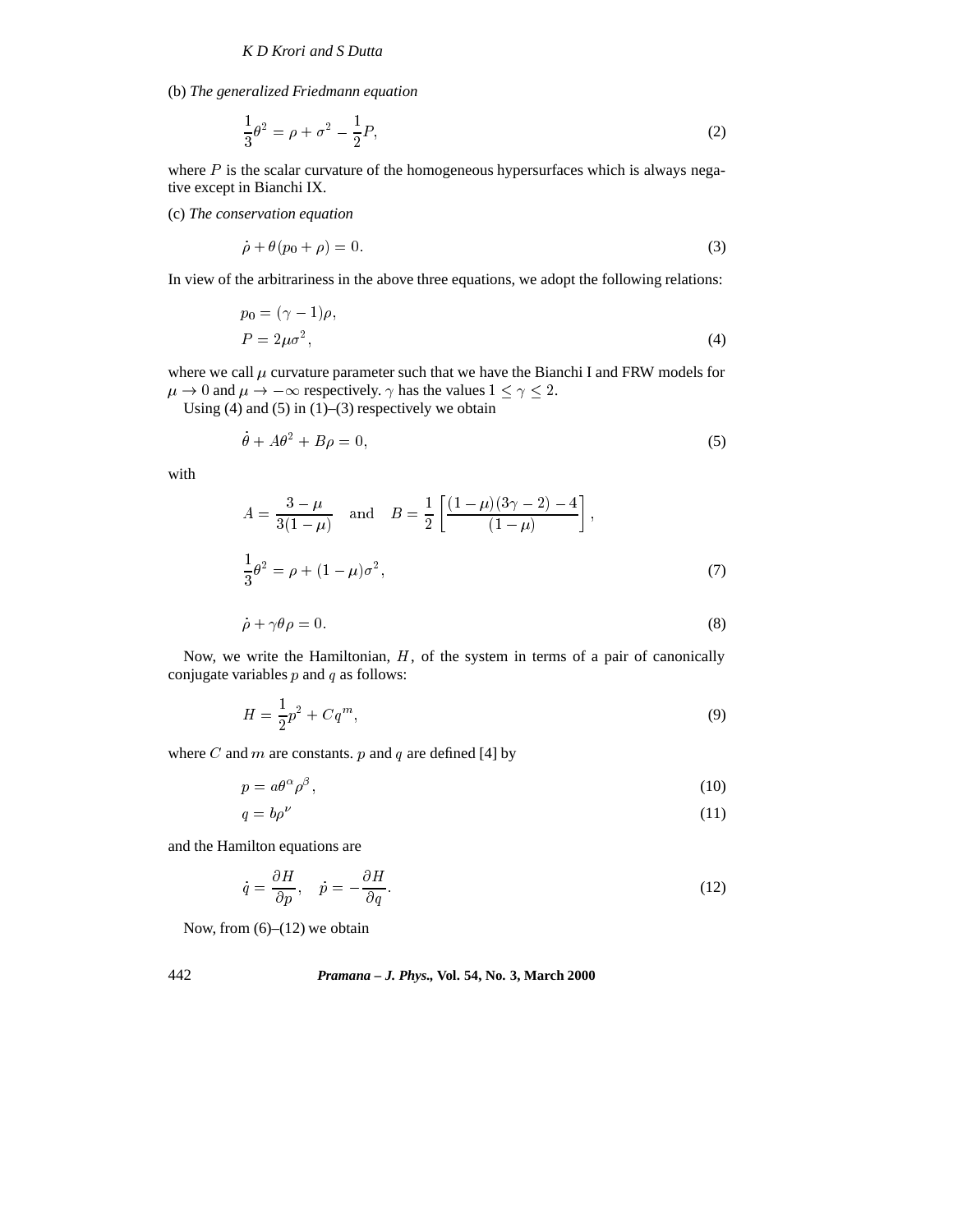*Hamiltonian formulation of cosmologies*

$$
a = bA, \quad \nu = -\frac{A}{\gamma}, \quad \beta = -\frac{A}{\gamma}, \quad \alpha = 1
$$

$$
m = \frac{2A - \gamma}{A}, \quad C = \frac{AB}{mb^{m-2}}, \tag{13}
$$

so that we obtain from (10) and (11)

$$
p = bA\theta\rho^{-A/\gamma},\tag{14}
$$

$$
q = b\rho^{-A/\gamma},\tag{15}
$$

giving

$$
\frac{p}{q} = A\theta. \tag{16}
$$

Finally, the Hamiltonian takes the form

$$
H = \frac{1}{2}p^2 + \frac{A^2 B b^{\gamma/A}}{2A - \gamma} q^{(2A - \gamma)/A}.
$$
 (17)

Now, following the usual quantization procedure (with  $p \rightarrow i\partial_q$ ), we have the general Schrödinger equation

$$
-\left(\frac{\mathrm{d}^2}{\mathrm{d}q^2} + \frac{2A^2Bb^{\gamma/A}}{\gamma - 2A}q^{(2A-\gamma)/A}\right)\Psi = \xi\Psi.
$$
\n(18)

Our next task is to solve (18) exactly for an early era, e.g., the stiff matter era ( $\gamma = 2$ ), for a variety of cosmological models.

(a) *Model* 1 *(FRW)*. In this case,  $\mu \rightarrow -\infty$  and  $A = 1/3$  and  $B = 2$  so that (18) is, with  $a_0 = \frac{1}{3}b^6$  and  $b_0 = \xi$ ,

$$
q^{4}\Psi''(q) + [a_{0} + b_{0}q^{4}]\Psi(q) = 0.
$$
\n(19)

Now, with the substitution

$$
\Psi(q) = x^{1/4} y(x), \quad x = q^2,
$$
\n(20)

eq. (19) reduces to

$$
x^{3}y'' + x^{2}y' + \left[\frac{a_{0}}{4} + \left(-\frac{1}{16}\right)x + \left(\frac{b_{0}}{4}\right)x^{2}\right]y = 0.
$$
 (21)

Next, with the substitution

$$
y(x) = u(z), \quad mx = e^{2iz}, \quad \frac{a_0 m^2}{4} = \left(\frac{b_0}{4}\right),
$$
 (22)

we obtain the equation

$$
u''(z) + (M + N \cos 2z)u(z) = 0,
$$
\n(23)

*Pramana – J. Phys.,* **Vol. 54, No. 3, March 2000** 443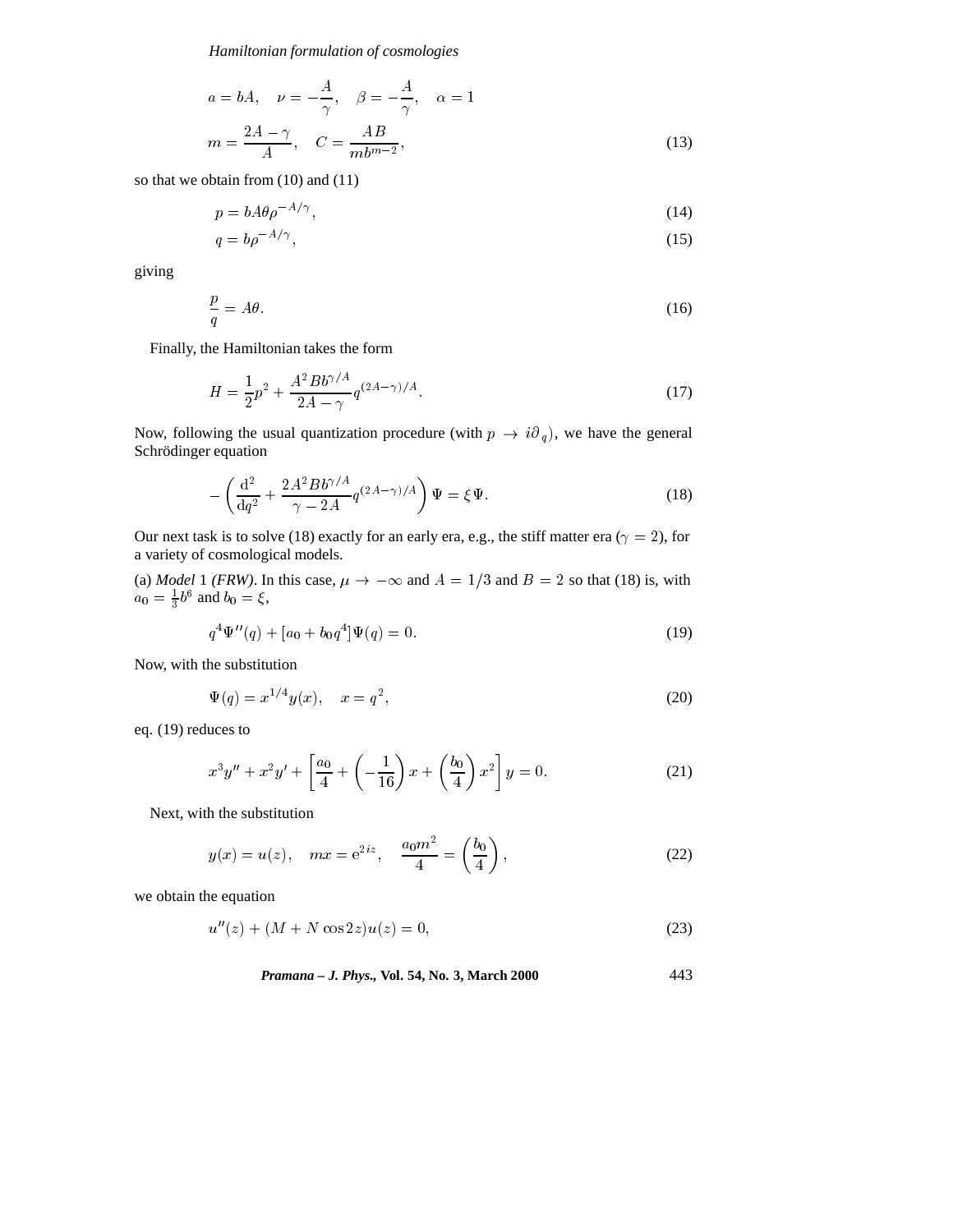where

$$
M = \frac{1}{4}, \quad N = -2\sqrt{a_0 b_0}.\tag{24}
$$

Equation (23) is the well-known Mathieu equation which has standard solutions [8].

(b) *Model* 2 *(Bianchi I)*. In this case,  $\mu \to 0$  and  $A = 1$ ,  $\left(2A^2B/(\gamma - 2A)\right) = 3$  so that (18) is

$$
\Psi''(q) + (\xi + 3b^2)\Psi(q) = 0,\t(25)
$$

with the simple solution

$$
\Psi(q) = \Psi_0 e^{i(\xi + 3b^2)^{1/2}q},\tag{26}
$$

where  $\Psi_0$  is a constant.

(c) *Model* 3. In this case, we take a set of values

$$
A = 1/2, \quad \mu = -3, \quad B = 3/2 \tag{27}
$$

so that (18) is now

$$
q^{2}\Psi'' + \left(\frac{3}{4}b^{4} + \xi q^{2}\right)\Psi = 0.
$$
 (28)

With  $\frac{3}{4}b^4 = a(1 - a)$ , where  $a$  is  $\lt (1/2)$ ,

$$
q^{2}\Psi'' + [a(1-a) + \xi q^{2}]\Psi = 0.
$$
 (29)

Putting  $\Psi = q^a y(z)$ ,  $z = q^{1-2a}$ , we have from (29)

$$
y'' + Kz^r y = 0,\t\t(30)
$$

where  $r = 4a/(1 - 2a)$  and  $K = \xi/(1 - 2a)^2$ .

Equation (30) has the solution

$$
y = \sqrt{z} J_{1/p} \left[ \frac{2\sqrt{k}}{p} z^{p/2} \right],\tag{31}
$$

where  $p = 2/(1 - 2a)$  and  $J_{1/p}$  is a Bessel function of order  $1/p$ . Hence, the final solution is

$$
\Psi = \sqrt{q} J_{1/p} \left[ \sqrt{\xi} q \right]. \tag{32}
$$

(d) *Model* 4. In this case we take a set of values

$$
A = \frac{2}{3}, \quad \mu = -1, \quad B = 1 \tag{33}
$$

so that (18) takes the form

## 444 *Pramana – J. Phys.,* **Vol. 54, No. 3, March 2000**